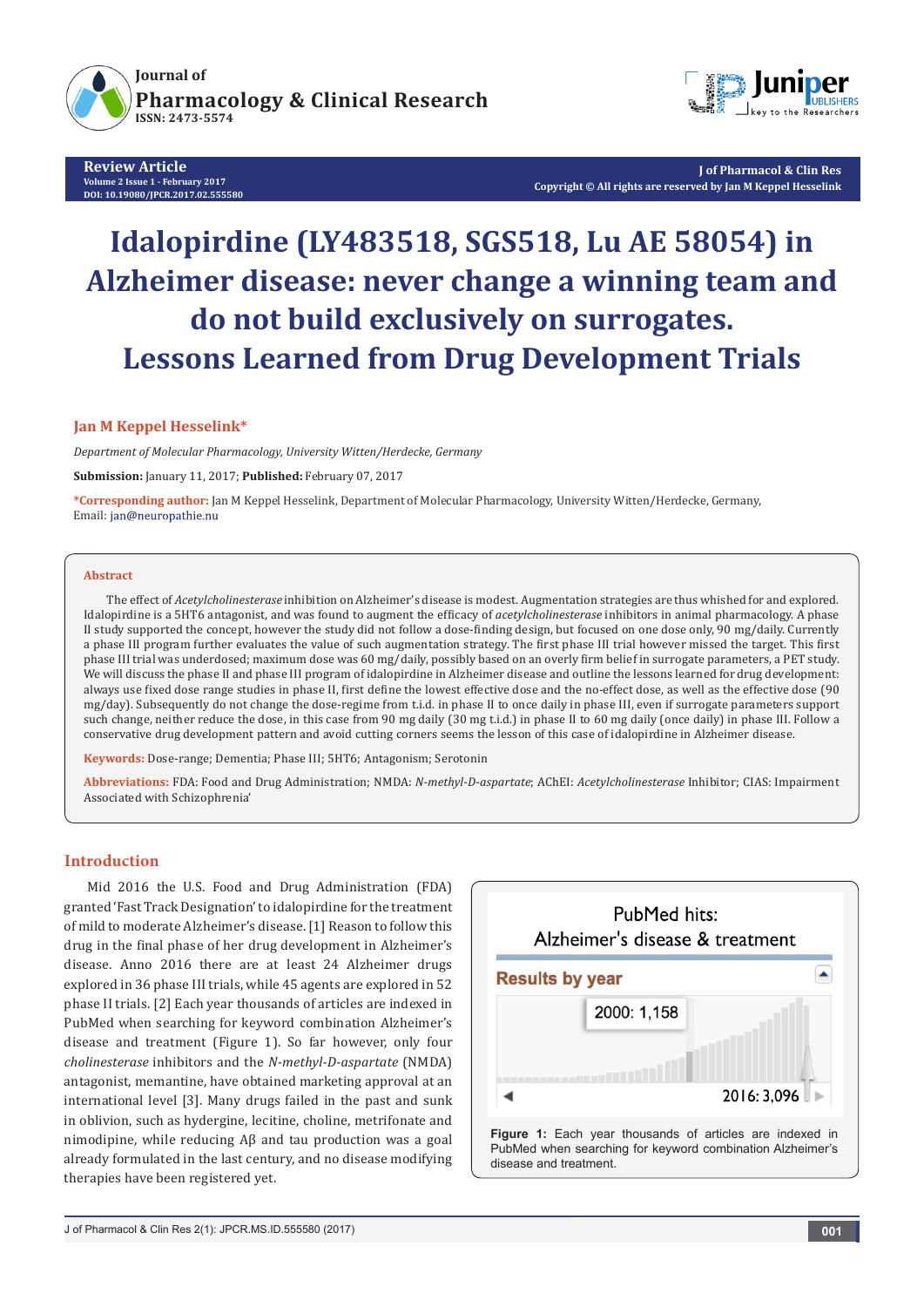Cholinergic therapy, a kind of substitution therapy, is quite old, and dates from the early 80s. [4] Administered together with the *acetylcholinesterase* inhibitor (AChEI) donepezil, idalopirdine potentiates the effects of the AChEI on acetylcholine levels in the cortex and hippocampus. [5] From AChEI's we know that the treatment effect is relative modest, and treatment may delay cognitive impairment for a short period of time, like 6 months, while none of the compounds could slow the rate of decline in cognitive or functional capacities over the long term. [6] An augmentation strategy, for instance by adding a 5HT6 antagonist on top of an AChEI might lead to a more pronounced therapeutic effect [7]. Antagonism of the 5-HT6 receptor leads to a comparable effects as *acetylcholinesterase* inhibition, increasing acetylcholine concentrations in areas such as the frontal cortex and hippocampus, but of course via a different mechanism of action [8]. Such data suggest a role of 5HT6 antagonism in cognitive processes. [9] Furthermore, 5-HT6 receptor blockade enhances glutamatergic, noradrenergic, and dopaminergic neurotransmission. [10,11] The analysis of the role of the 5HT6 receptor system early on was hampered because of the absence of full agonists. First potent and full 5-HT6 agonists synthesized were WAY-181187 and WAY-208466 [12]. Such agonists and partial agonists are now seen as putative antidepressant and anxiolytic compounds [13,14].

## **Idalopirdine: a 5HT6 antagonist**

Idalopirdine was previously known as SGS518 (Saegis Pharmaceuticals) and Saegis started development in cooperation with Eli Lilly and Company, testing the compound as a treatment for 'Cognitive Impairment Associated with Schizophrenia' (CIAS) [15]. Its first phase I study was completed in 2005. Saegis [16] was later acquired and merged into Lundbeck A/S in December 2006. Lundbeck further designed the clinical program. Idalopirdine was identified in 2002 as a potent antagonist at rat and human 5-HT6 receptors (Kb=19.4, 19.1 nM). Administration of the compound dose-dependently inhibited *in vitro* binding of (125I)-SB-258585 to 5-HT6 receptors in rat striatum with an ED50 of 2.2 mg/kg orally [17]. The 5-HT6 receptor was initially cloned from striatal tissue and has been found mainly in the central nervous system [18]. Compared to other 5-HT receptors, the 5-HT6 receptor is seen as an important therapeutic target for CNS-related pathology, because its expression in the CNS and the fact that there are no known isoforms. [19] Peripheral 5HT6 receptors are believed to play a role in nociception [20].

# **The clinical program of idalopirdine in Alzheimer's disease: bottlenecks**

In phase I studies idalopirdine has been shown to be safe and well tolerated in doses of up to 360 mg (single dose) [21]. The clinical efficacy program consists of one fixed dose II study, 90 mg idalopirdine/day and 3 phase III studies, evaluating the dose range of 10-60 mg idalopirdine/day, all studies added the compound on top of an ACHEI. In November 24, 2009, a first phase II study was submitted to ClinicalTrials.gov and the

**002**

study identifier was: NCT01019421, title: 'Randomised, Doubleblind, Parallel-group, Placebo-controlled, Fixed-dose Study of Lu AE58054 in Patients With Moderate Alzheimer's Disease Treated With Donepezil.' The dose tested was 30 mg Lu AE58054 three times daily (90 mg/day). The augmentation strategy tested was further explored in 3 phase III studies and one extension study (identifiers: NCT02006641, NCT01955161, NCT02006654, NCT02079246). The dose-range tested in these phases III studies was 10-60 mg once daily. The results of the phase II study NCT01019421 were reported in 2014 [21]. All patients included were stably treated with donepezil 10 mg per day for 3 or more months. Idalopirdine dose selected in the study was 30 mg thrice daily and was based on available non-clinical and human pharmacokinetic data on file at Lundbeck. Included were 133 patients on placebo and 145 on 90 mg Idalopirdine/day.

25 patients withdrew owing to treatment- emergent adverse events, 18 in the idalopirdine group, of which 13 patients had increased (greater than two times the upper limit of normal) *aspartate aminotransferase* or *alanine amino-transferase* values, with no concurrent increase in total bilirubin. Eleven of the 13 patients with increased values withdrew from the study. At endpoint, week 24, the change from baseline in ADAS-cog total score was +1.38 (SD 0.53) in the placebo group and -0.77 (0.55) in the idalopirdine group (treatment difference of -2.16 points, 95% CI -3.62 to -0.69; p=0.0040). Secondary endpoints were negative. It is relevant to note, the dose selected in the phase II study was one dose only, and given the failure of the first phase III trials (see under), this stipulates how important it is in drug development to conduct a dose-finding study in phase II! The authors acknowledged this when they brought forward this issue in the discussion: "the use of a single idalopirdine dose means we could not establish whether lower doses would have been efficacious." (p. 1098). Furthermore, it was pointed out that given the narrow MMSE range this phase II study included relatively severely impaired patients, which tend to respond better to interventions [22]. It was also pointed out that idalopirdine is a potent inhibitor of CYP206 and in this trial bioavailability of donepezil increased by 10%.

The phase III efficacy studies defined in clinicaltrials.gov:

I. NCT02006641

Lu AE58054 in patients with mild-moderate Alzheimer's disease treated with Donepezil (Star beam)

## $N = 858$

Dose: Lu AE58054 10 and 30 mg, once daily on top of 10 mg Donepezil.

II. NCT01955161

Lu AE58054 in patients with mild - moderate Alzheimer's disease treated with Donepezil (Star shine)

N=931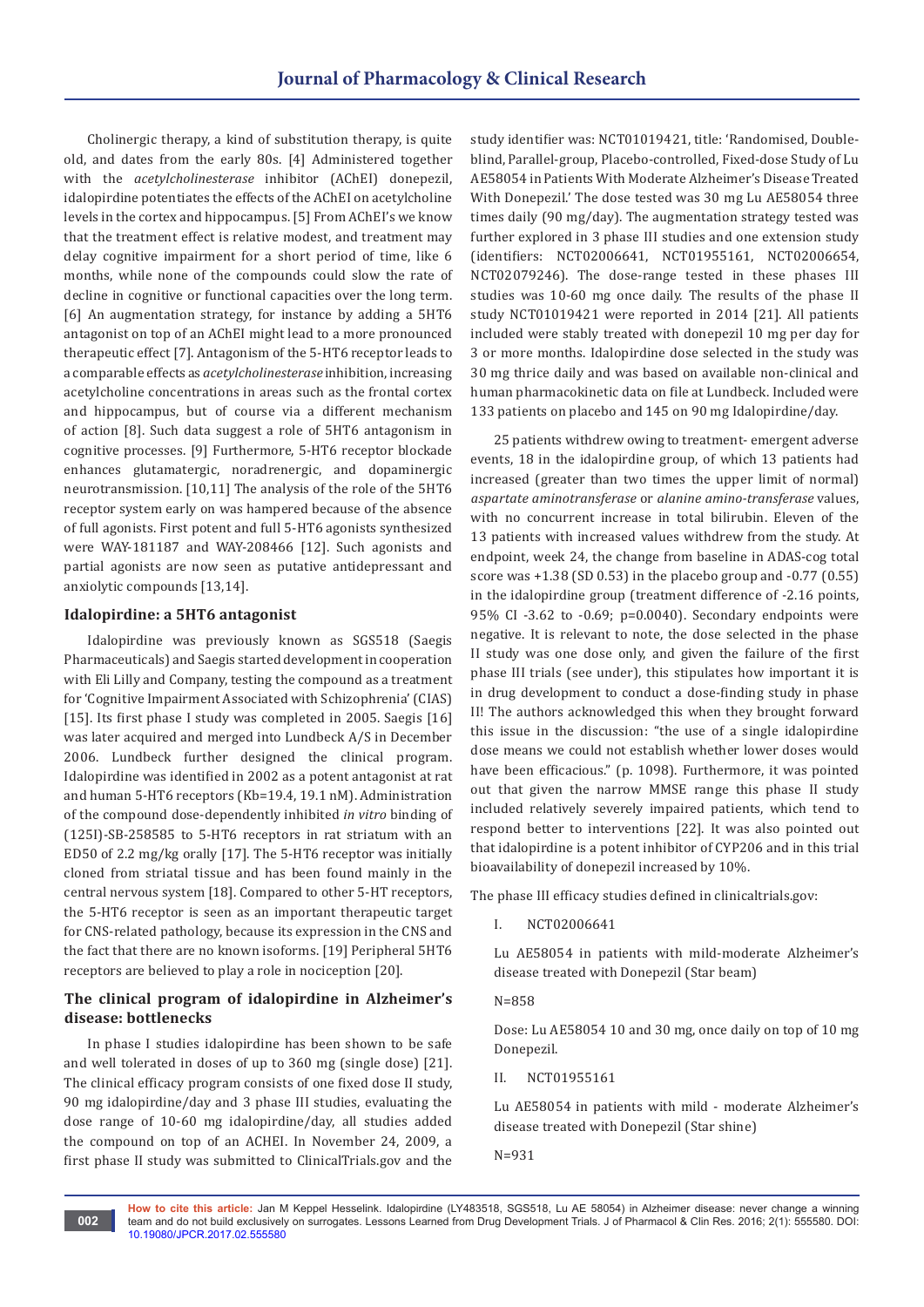Dose: Lu AE58054 30 mg and 60 mg, once daily on top of 10 mg Donepezil

III. NCT02006654

Lu AE58054 in patients with mild to moderate Alzheimer's disease treated with an *Acetylcholinesterase* inhibitor (Star bright)

N=734

Dose: Lu AE58054 60 mg or 30 mg, once daily on top of an unspecified ACHEI

The results of the first phase III study (NCT01955161), conducted by Lundbeck and its collaborator Otsuka, however failed to support the augmentation strategy, due to most probably under dosing. More than 900 patients with mild-to-moderate Alzheimer's disease were randomized to receive placebo or 30 mg or 60 mg idalopirdine on top of 10 mg of donepezil. Both doses failed to improve cognition on the Alzheimer's disease Assessment Scale-cognitive subscale and no difference could be detected between placebo and active drug [23]. In the same press release it was stipulated that Lundbeck designed the phase III study program based on a surrogate, using PET, to predict whether the changes to the dose-regimens would affect efficacy. Rates of 5-HT6 receptor occupancy achieved by once-daily 30-mg and 60-mg doses of idalopirdine apparently supported the reduction of daily total dose and simplification of the dose regime from t.i.d. dosing to OD dosing. As the efficacy results of the phase II were modest and perhaps explainable based on the section of a more severely ill cohort or on pharmacokinetic interaction between idalopirdine and donepezil, it seems untimely to explore new leads combining 5HT6 antagonism with ACEI [24].

## **Conclusion**

The major change between phase II and phase III designs of the drug evaluation program of idalopirdinewas the dose-regime: in phase II there was a thrice-daily 30-mg dosing regime, and this was adapted to once-daily dosing of 30-mg or 60-mg doses in the first completed Phase III trial. This adaptation was believed to be a response of the company to the tolerability profile of the drug. This deviation from the dose-regime in phase II might have led to a negative phase III study. The case discussed seems to indicate to always use fixed dose range studies in phase II, and first define the lowest effective dose and the no-effect dose. Subsequently do not change the dose-regime from t.i.d. in phase II to once daily in phase III, even if surrogate parameters support such change. Conservatism in drug development might be a key for its success. Furthermore, results from pharmacological in vivo studies are missing; only one study in a rat model of cognitive impairment in schizophrenia was published [25].

## **References**

1. [\(2016\) Idalopirdine granted Fast Track Designation by U.S. Food and](http://investor.lundbeck.com/releasedetail.cfm?releaseid=978552)  [Drug Administration \(FDA\) Lundbeck press, Denmark.](http://investor.lundbeck.com/releasedetail.cfm?releaseid=978552)

- 2. [Jeffrey Cummings, Travis Morstorf, Garam Lee \(2016\) Alzheimer's](http://www.sciencedirect.com/science/article/pii/S2352873716300191)  [drug-development pipeline: 2016. Alzheimer's & Dementia:](http://www.sciencedirect.com/science/article/pii/S2352873716300191)  [Translational Research & Clinical Interventions 2\(4\): 222-232.](http://www.sciencedirect.com/science/article/pii/S2352873716300191)
- 3. [Cummings J, Aisen PS, DuBois B, Frölich L, Jack CR, et al. \(2016\) Drug](https://www.ncbi.nlm.nih.gov/pubmed/27646601)  [development in Alzheimer's disease: the path to 2025. Alzheimers Res](https://www.ncbi.nlm.nih.gov/pubmed/27646601)  [Ther 8: 39.](https://www.ncbi.nlm.nih.gov/pubmed/27646601)
- 4. [Summers WK, Viesselman JO, Marsh GM, Candelora K \(1981\) Use of](https://www.ncbi.nlm.nih.gov/pubmed/7225483)  [THA in treatment of Alzheimer-like dementia: pilot study in twelve](https://www.ncbi.nlm.nih.gov/pubmed/7225483)  [patients. Biol Psychiatry 16\(2\): 145-153.](https://www.ncbi.nlm.nih.gov/pubmed/7225483)
- 5. [Herrik KF, Mørk A, Richard N, Bundgaard C, Bastlund JF, et al. \(2016\)](https://www.ncbi.nlm.nih.gov/pubmed/27039041)  [The 5-HT6 receptor antagonist idalopirdine potentiates the effects](https://www.ncbi.nlm.nih.gov/pubmed/27039041)  of *acetylcholinesterase* [inhibition on neuronal network oscillations](https://www.ncbi.nlm.nih.gov/pubmed/27039041)  [and extracellular acetylcholine levels in the rat dorsal hippocampus.](https://www.ncbi.nlm.nih.gov/pubmed/27039041)  [Neuropharmacology 107: 351-363.](https://www.ncbi.nlm.nih.gov/pubmed/27039041)
- 6. [Tayeb HO, Yang HD, Price BH, Tarazi FI \(2012\) Pharmacotherapies for](https://www.ncbi.nlm.nih.gov/pubmed/22198801)  [Alzheimer's disease: beyond](https://www.ncbi.nlm.nih.gov/pubmed/22198801) *cholinesterase* inhibitors. Pharmacol Ther [134\(1\): 8-25.](https://www.ncbi.nlm.nih.gov/pubmed/22198801)
- 7. [de Bruin NM, Prickaerts J, van Loevezijn A, Venhorst J, de Groote](https://www.ncbi.nlm.nih.gov/pubmed/21757018)  [L, et al. \(2011\) Two novel 5-HT6 receptor antagonists ameliorate](https://www.ncbi.nlm.nih.gov/pubmed/21757018)  [scopolamine-induced memory deficits in the object recognition and](https://www.ncbi.nlm.nih.gov/pubmed/21757018)  [object location tasks in Wistar rats.](https://www.ncbi.nlm.nih.gov/pubmed/21757018)
- 8. [Riemer C, Borroni E, Levet-Trafit B, Martin JR, Poli S, et al. \(2003\)](https://www.ncbi.nlm.nih.gov/pubmed/12646038)  [Influence of the 5-HT6 receptor on acetylcholine release in the](https://www.ncbi.nlm.nih.gov/pubmed/12646038)  [cortex: pharmacological characterization of](https://www.ncbi.nlm.nih.gov/pubmed/12646038) *4-(2-bromo-6-pyrrolidin-[1-ylpyridine-4-sulfonyl\) phenylamine](https://www.ncbi.nlm.nih.gov/pubmed/12646038)*, a potent and selective 5-HT6 [receptor antagonist. J Med Chem 46\(7\): 1273-1276.](https://www.ncbi.nlm.nih.gov/pubmed/12646038)
- 9. [Woolley ML, Marsden CA, Fone KCF \(2004\) 5-HT6 receptors. Curr Drug](https://www.ncbi.nlm.nih.gov/pubmed/14965245)  [Targets CNS Neurol Disord 3\(1\): 59-79.](https://www.ncbi.nlm.nih.gov/pubmed/14965245)
- 10. [Dawson LA, Nguyen HQ, Li P \(2000\)](https://www.ncbi.nlm.nih.gov/pubmed/10780993) *In vivo* effects of the 5-HT6 [antagonist SB-271046 on striatal and frontal cortex extracellular](https://www.ncbi.nlm.nih.gov/pubmed/10780993)  [concentrations of noradrenaline, dopamine, 5-HT, glutamate and](https://www.ncbi.nlm.nih.gov/pubmed/10780993)  [aspartate. Br J Pharmacol 130\(1\): 23-26.](https://www.ncbi.nlm.nih.gov/pubmed/10780993)
- 11. [Dawson LA, Nguyen HQ, Li P \(2001\) The 5-HT6 receptor antagonist](https://www.ncbi.nlm.nih.gov/pubmed/11682249)  [SB-271046 selectively enhances excitatory neurotransmission in](https://www.ncbi.nlm.nih.gov/pubmed/11682249)  [the rat frontal cortex and hippocampus. Neuropsychopharmacology](https://www.ncbi.nlm.nih.gov/pubmed/11682249)  [25\(5\): 662-668.](https://www.ncbi.nlm.nih.gov/pubmed/11682249)
- 12. [Schechter LE, Lin Q, Smith DL, Zhang G, Shan Q, et al. \(2008\)](https://www.ncbi.nlm.nih.gov/pubmed/17625499)  [Neuropharmacological profile of novel and selective 5-HT6 receptor](https://www.ncbi.nlm.nih.gov/pubmed/17625499)  [agonists: WAY-181187 and WAY-208466. Neuropsychopharmacology](https://www.ncbi.nlm.nih.gov/pubmed/17625499)  [33\(6\): 1323-1335.](https://www.ncbi.nlm.nih.gov/pubmed/17625499)
- 13. Jastrz[ębska-Więsek M, Siwek A, Partyka A, Szewczyk B, Sowa-Kućma](https://www.ncbi.nlm.nih.gov/pubmed/26077660)  [M, et al. \(2015\) Antidepressant-like activity of EMD 386088, a](https://www.ncbi.nlm.nih.gov/pubmed/26077660)  [5-HT6 receptor partial agonist, following systemic acute and chronic](https://www.ncbi.nlm.nih.gov/pubmed/26077660)  [administration to rats. Naunyn Schmiedebergs Arch Pharmacol](https://www.ncbi.nlm.nih.gov/pubmed/26077660)  [388\(10\): 1079-1088.](https://www.ncbi.nlm.nih.gov/pubmed/26077660)
- 14. [Jastrzębska-Więsek M, Siwek A, Partyka A, Kubacka M, Mogilski S, et](https://www.ncbi.nlm.nih.gov/pubmed/24905144)  [al. \(2014\) Pharmacological evaluation of the anxiolytic-like effects of](https://www.ncbi.nlm.nih.gov/pubmed/24905144)  [EMD 386088, a partial 5-HT6 receptor agonist, in the rat elevated plus](https://www.ncbi.nlm.nih.gov/pubmed/24905144)[maze and Vogel conflict tests. Neuropharmacology 85: 253-262.](https://www.ncbi.nlm.nih.gov/pubmed/24905144)
- 15. [PR Newswire \(2005\) Saegis Pharmaceuticals Completes Phase IIa](http://www.prnewswire.com/news-releases/saegis-pharmaceuticals-completes-phase-iia-clinical-study-of-sgs518-55550302.html)  [Clinical Study of SGS518. Saegis Pharmaceuticals Inc, USA.](http://www.prnewswire.com/news-releases/saegis-pharmaceuticals-completes-phase-iia-clinical-study-of-sgs518-55550302.html)
- 16. [PR Newswire \(2005\) Saegis Pharmaceuticals Completes Phase I](http://www.prnewswire.com/news-releases/saegis-pharmaceuticals-completes-phase-i-clinical-study-of-sgs518-54363612.html)  [Clinical Study of SGS518. Saegis Pharmaceuticals Inc, USA.](http://www.prnewswire.com/news-releases/saegis-pharmaceuticals-completes-phase-i-clinical-study-of-sgs518-54363612.html)
- 17. [Falcone JF, Schaus J, Delapp N, Bauzon D, Thompson D, et al. \(2002\) The](https://eurekamag.com/research/035/823/035823256.php)  [identification of LY483518 as a potent and selective 5-HT6 receptor](https://eurekamag.com/research/035/823/035823256.php)  [antagonist. Society for Neuroscience Abstract Viewer & Itinerary](https://eurekamag.com/research/035/823/035823256.php)  [Planner.](https://eurekamag.com/research/035/823/035823256.php)
- 18. [Monsma Jr FJ, Shen Y, Ward RP, Hamblin MW, Sibley DR \(1993\) Cloning](https://www.ncbi.nlm.nih.gov/pubmed/7680751)  [and expression of a novel serotonin receptor with high affinity for](https://www.ncbi.nlm.nih.gov/pubmed/7680751)  [tricyclic psychotropic drugs. Mol Pharmacol 43\(3\): 320-327.](https://www.ncbi.nlm.nih.gov/pubmed/7680751)
- **How to cite this article:** Jan M Keppel Hesselink. Idalopirdine (LY483518, SGS518, Lu AE 58054) in Alzheimer disease: never change a winning team and do not build exclusively on surrogates. Lessons Learned from Drug Development Trials. J of Pharmacol & Clin Res. 2016; 2(1): 555580. DOI: [10.19080/JPCR.2017.02.555580](http://dx.doi.org/10.19080/JPCR.2017.02.555580
) **003**